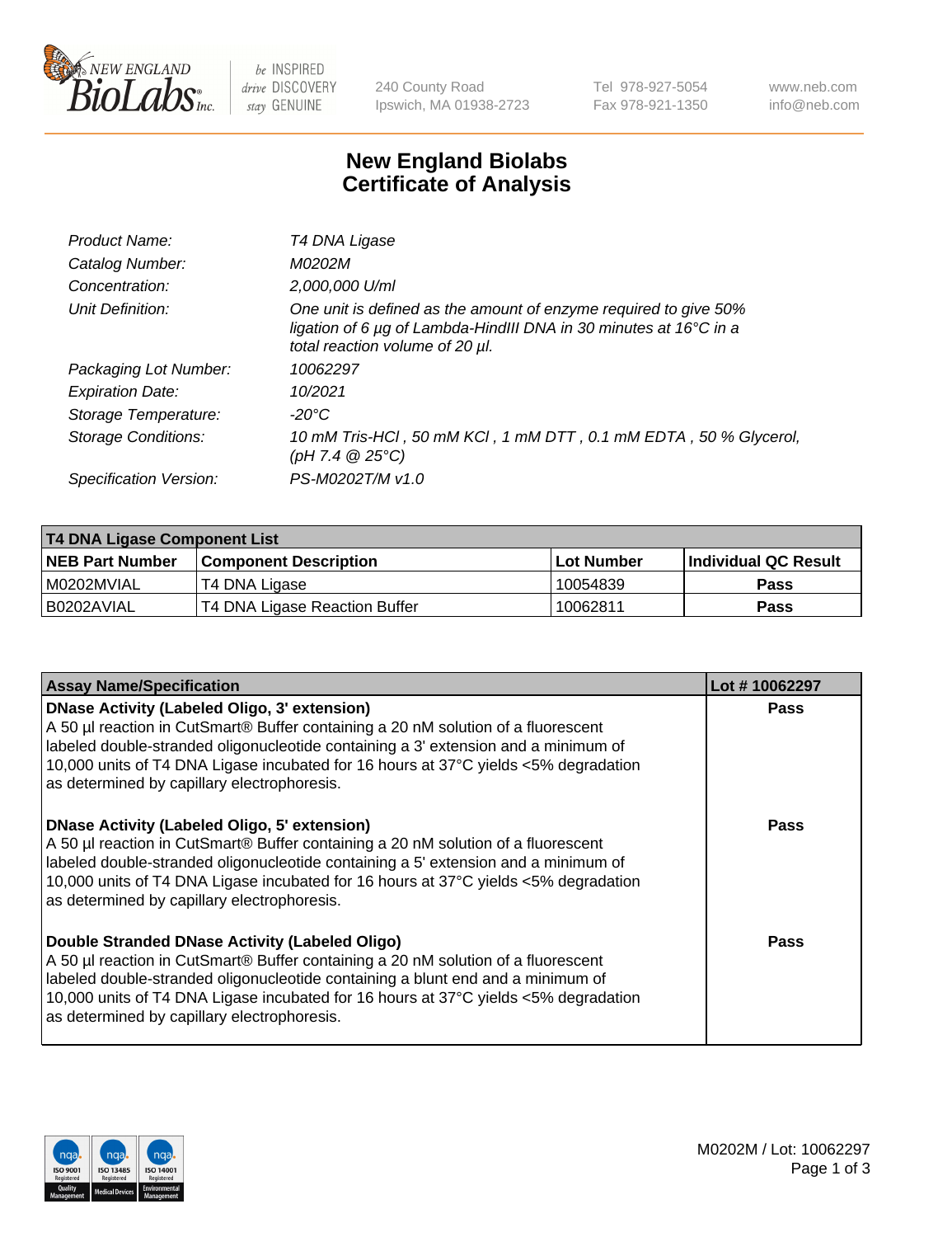

be INSPIRED drive DISCOVERY stay GENUINE

240 County Road Ipswich, MA 01938-2723 Tel 978-927-5054 Fax 978-921-1350 www.neb.com info@neb.com

| <b>Assay Name/Specification</b>                                                                                                                                                                                                                                                                                                                                                                                    | Lot #10062297 |
|--------------------------------------------------------------------------------------------------------------------------------------------------------------------------------------------------------------------------------------------------------------------------------------------------------------------------------------------------------------------------------------------------------------------|---------------|
| <b>Endonuclease Activity (Nicking)</b><br>A 50 µl reaction in NEBuffer 1 containing 1 µg of supercoiled PhiX174 DNA and a<br>minimum of 2000 units of T4 DNA Ligase incubated for 4 hours at 37°C results in <10%<br>conversion to the nicked form as determined by agarose gel electrophoresis.                                                                                                                   | <b>Pass</b>   |
| <b>Exonuclease Activity (Radioactivity Release)</b><br>A 50 µl reaction in NEBuffer 1 containing 1 µg of a mixture of single and<br>double-stranded [3H] E. coli DNA and a minimum of 2000 units of T4 DNA Ligase<br>incubated for 4 hours at 37°C releases <0.1% of the total radioactivity.                                                                                                                      | <b>Pass</b>   |
| <b>Ligation and Recutting (Terminal Integrity, Digested DNA)</b><br>A 20 µl reaction in 1X T4 DNA Ligase Reaction Buffer containing 2 µg of Lambda<br>DNA-HindIII Digest and a minimum of 4000 units of T4 DNA Ligase incubated for 16<br>hours at 37°C results in >95% ligation of the DNA fragments as determined by agarose<br>gel electrophoresis. Of these ligated fragments, >95% can be recut with HindIII. | <b>Pass</b>   |
| <b>Non-Specific DNase Activity (16 Hour)</b><br>A 50 µl reaction in NEBuffer 1 containing 1 µg of CIP-treated Lambda-HindIII DNA and<br>a minimum of 2000 units of T4 DNA Ligase incubated for 16 hours at 37°C results in a<br>DNA pattern free of detectable nuclease degradation as determined by agarose gel<br>electrophoresis.                                                                               | <b>Pass</b>   |
| <b>Protein Concentration (A280)</b><br>The concentration of T4 DNA Ligase is 2 mg/ml +/- 10% as determined by UV absorption<br>at 280 nm. Protein concentration is determined by the Pace method using the<br>extinction coefficient of 57,675 and molecular weight of 55,292 daltons for T4 DNA<br>Ligase (Pace, C.N. et al. (1995) Protein Sci., 4, 2411-2423).                                                  | <b>Pass</b>   |
| <b>Protein Purity Assay (SDS-PAGE)</b><br>T4 DNA Ligase is ≥ 95% pure as determined by SDS-PAGE analysis using Coomassie Blue<br>detection.                                                                                                                                                                                                                                                                        | <b>Pass</b>   |
| qPCR DNA Contamination (E. coli Genomic)<br>A minimum of 2000 units of T4 DNA Ligase is screened for the presence of E. coli<br>genomic DNA using SYBR® Green qPCR with primers specific for the E. coli 16S rRNA<br>locus. Results are quantified using a standard curve generated from purified E. coli<br>genomic DNA. The measured level of E. coli genomic DNA contamination is ≤ 1 E. coli<br>genome.        | Pass          |
| <b>RNase Activity (Extended Digestion)</b><br>A 10 µl reaction in NEBuffer 4 containing 40 ng of a 300 base single-stranded RNA<br>and a minimum of 1 µl of T4 DNA Ligase is incubated at 37°C. After incubation for 16<br>hours, >90% of the substrate RNA remains intact as determined by gel electrophoresis                                                                                                    | Pass          |